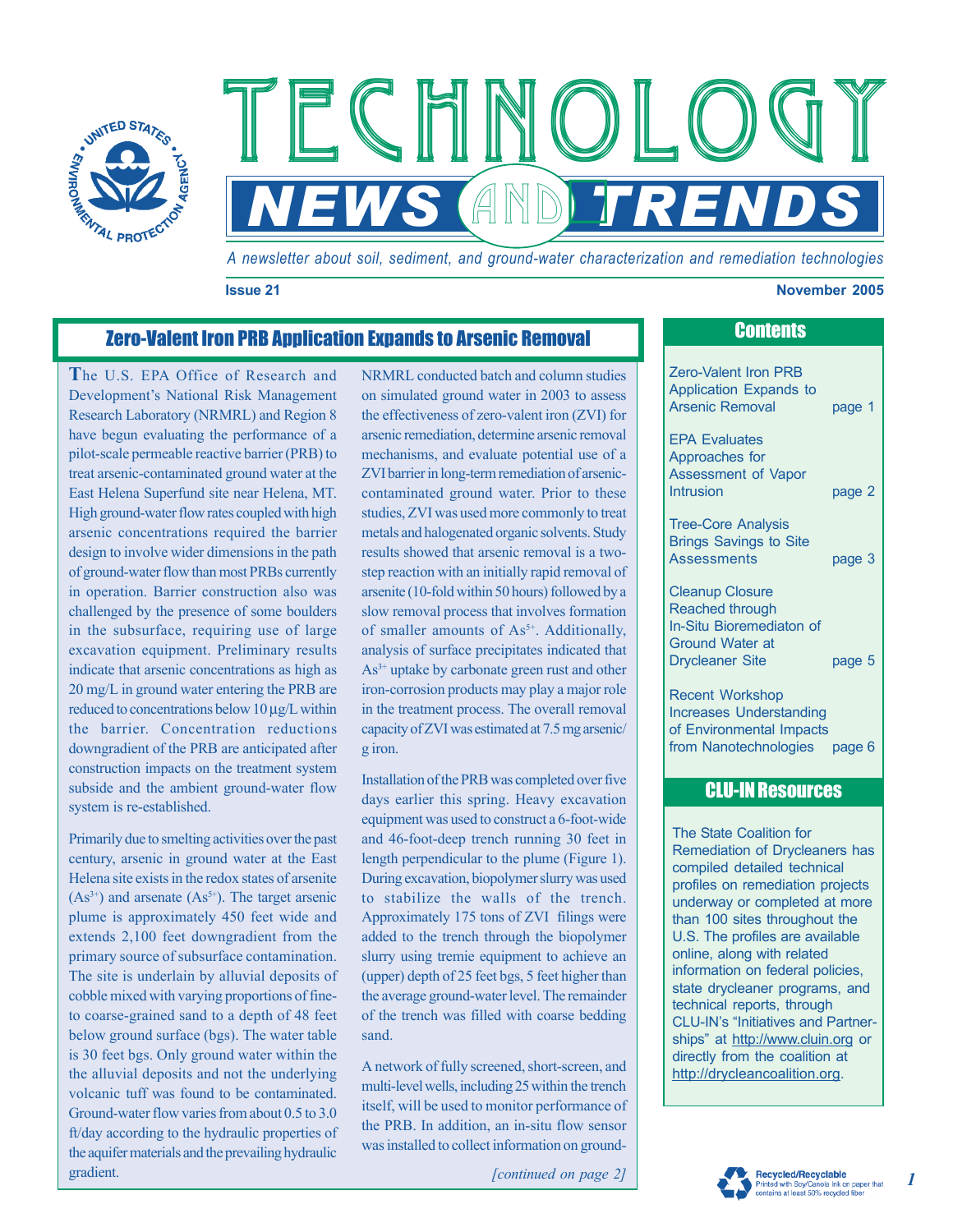*Figure 1. Construction of the extensive PRB a 50-foot-high excavator equipped with a trench at the East Helena site required use of long-reach arm and a 3-foot-wide bucket.* 

#### *[continued from page 1]*

water flow direction and velocity within the PRB. The first round of monitoring occurred in June 2005, 30 days after treatment began. Results showed arsenic concentrations below 10 µg/L in ground water within the PRB showed expected trends in pH, oxidation-reduction potential, and ferrous iron concentrations typical for ZVI systems. barrier. Analysis of ground water within the

Data analysis is underway for the second round of monitoring, which was conducted last month. Evaluation of the pilot-scale PRB will continue for two years to determine its long-term success in reducing arsenic concentrations to levels near the maximum contaminant level (MCL) of 10 µg/L. If successful, the PRB could be extended an



additional 450 feet in length to capture 100% of the arsenic plume. The pilot project shows that the full-scale system likely should employ variable PRB thicknesses to effectively deal with variable arsenic concentrations across the plume width. Region 8 estimates a construction cost of \$325,000 for the existing pilot-scale system.

*NRMRL (wilkin.rick@epa.gov or Region 8 ( jacobson.linda@epa.gov or 303-312-6503), and Elaine Coombe, The Shaw Group, Inc. ( elaine.coombe@shawgrp.com or 303-741-7550) Contributed by Richard Wilkin, Ph.D. 580-436-8874), Linda Jacobson, EPA* 

## EPA Evaluates Approaches for Assessment of Vapor Intrusion

**T** he U.S. EPA Office of Solid Waste and Emergency Response developed guidelines in 2002 for screening the migration of volatile subsurface into buildings, otherwise known as "vapor intrusion" (VI). The guidance applies to sites where halogenated organic compounds constitute the primary risk to empirical methods that provide increased reliability in VI data quality at a reasonable cost and which address bias caused by nonenvironmental anthropogenic conditions. organic compounds (VOCs) from the human health. To supplement the guidance recommendations, EPA currently is evaluating

Research and Development (ORD) recommends concurrent use of sub-slab sampling and indoor air sampling. This combined approach helps to differentiate VOCs potentially originating from environmental sources from those originating from non-environmental sources such as To assess VI empirically, EPA's Office of buildings. Sub-slab air sampling allows for sample collection directly beneath living spaces, thereby eliminating uncertainty posed by the analysis of data collected from distant monitoring locations. Sub-slab sampling also petroleum hydrocarbon biodegradation may be occurring onsite. gasoline, paint, or solvents stored inside helps to determine whether, and to what extent,

In the absence of standardized methods for collecting or interpreting sub-slab air samples, ORD and Region 1 used the sub-slab approach to assess VI at 15 homes and one commercial business near the Raymark Industries concentrations in basement air were determined in ground-water or soil-gas measurements results of statistical testing on empirical subcause of VOC presence. Basement and sub-Superfund site in Stratford, CT. Elevated VOC to be caused by VI if: (1) a VOC was detected taken in the building's vicinity; and (2) the slab and indoor-air data indicated VI was the

slab air samples were collected at each of the study locations through use of evacuated TO-15, *Determination of VOCs in Air Collected in Specially-Prepared Canisters and Analyzed by Gas Chromatography/*  bags. canisters in accordance with EPA Method *Mass Spectrometry*. Additional sub-slab air samples were collected using one-liter Tedlar

Statistical testing required the use of an "indicator" VOC known to be associated only 1,1-dichloroethene (DCE) and 1,1 dichloroethane (DCA) were considered indicator VOCs due to the presence of their degradation daughter product, 1,1,1 trichloroethane (TCA). *Cis-*1,2-DCE also was considered an indicator due to its presence as a daughter product of trichloroethene (TCE) and its unlikely association with commercial products. Statistical testing involved with subsurface contamination. In this case,

*[continued on page 3]*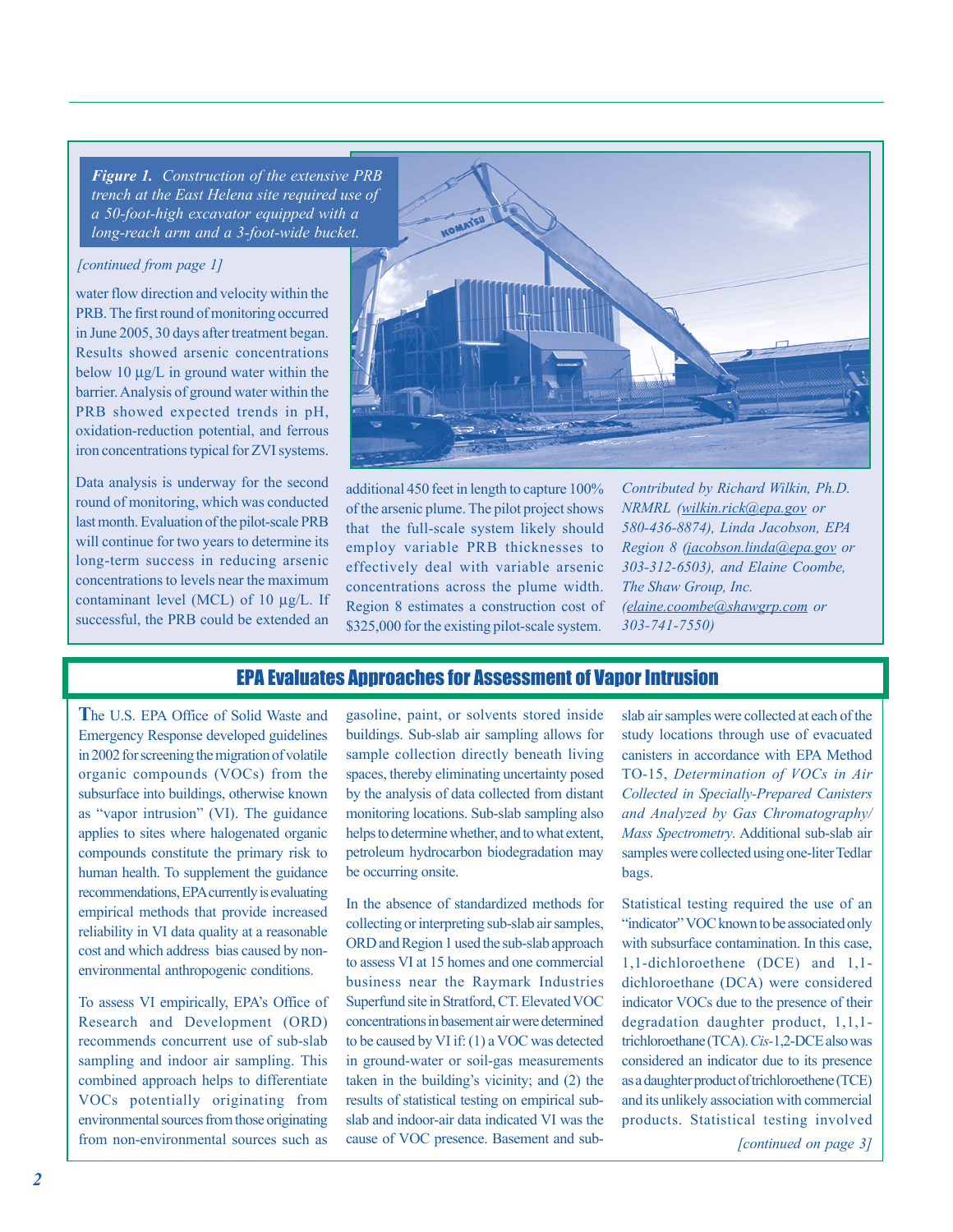### *[continued from page 2]*

comparing each basement/sub-slab concentration ratio of an indicator VOC with that of a VOC of concern. Statistical testing found that detection of 1,1-DCE, 1,1-DCA, and *cis-*1,2-DCE in indoor air consistently was occasionally generated false positives and negatives. caused by VI, but the presence of TCA

The use of radon as an indicator compound was evaluated by statistically comparing basement or sub-slab concentration ratios for radon against indicator VOCs at six of the Raymark locations. Comparisons exhibited statistical similarities at half of the locations but varied at a level of significance less than 0.1 at the remaining locations. Based on these findings, indicator VOCs were relied upon when basement/sub-slab concentration ratios for both types of indicators were available, and radon ratios were used only in the absence of indicator VOCs. Indoor air radon sampling was conducted in accordance with *Radon* [EPA-402-R-003]. EPA's *Home Buyer's and Seller's Guide to* 

A significant objective of the Raymark study was to document the installation and sampling of 3-5 vapor probes in each of the probe was positioned in the center of each building while two or more probes were placed within 1-2 meters of the basement walls (Figure helped to ensure detection of vacuum 16 basements. Generally, one sub-slab vapor 2). Among other benefits, this arrangement throughout the entire sub-slab for implementation of corrective measures (subslab depressurization). In addition, spatial variability of sub-slab concentrations of VOCs footprint. and radon was noted across each building's

In assessing efficacy of the sub-slab protocol, ORD considered factors such as rate-limited mass transport during air extraction, the radius of perturbation during probe installation, and the impact of indoor air infiltration into a sample container during air extraction. Using three methods to evaluate the impact of indoor air infiltration, for example, the extraction volume was found to have little effect on sampling results.

Based on the Raymark study results and other recent findings, ORD is developing specific recommendations for sub-slab sample collection, data interpretation, and probe installation, including:

- Design of a multi-use sub-slab vapor probe that "floats" in a slab, which allows for air samples to be collected from sub-slab material that is in direct contact with a slab or from an air pocket directly beneath a slab;
- Use of a rotary hammer drill to create concrete slab holes for probe installation; and

*Figure 2. Only a small hole in the concrete slab was needed to install a multi-use vapor probe in each basement of the Raymark study.* 

Sealing of a probe's annular space through use of quick-drying, lime-based cement that allows for installation of three probes within two hours.

A detailed summary of the study will be available from ORD and Region 1 in early 2006. EPA's earlier guidance, OSWER Draft *to Indoor Air Pathway from Groundwater Guidance)* [ EPA530-D-02-004] is available online at <http://www.epa.gov/epaoswer/> hazwaste/ca/eis/vapor.htm. *Guidance for Evaluating the Vapor Intrusion and Soils (Subsurface Vapor Intrusion* 

*(cody .ray@epa.gov or 617-918-1366) and Dominic Digiulio, Ph.D., ORD NRMRL ( digiulio.dominic@epa.gov or 580-436-8605) Contributed by Ray Cody, EPA Region 1* 



## Tree-Core Analysis Brings Savings to Site Assessments

**T**he U.S. Geological Survey (USGS) collaborated with University of Missouri-Rolla researchers during the past several years in using tree-core samples to quickly assess VOC presence in shallow soil and ground water (20-25 bgs) at the Riverfront Superfund site in New Haven, MO. Unlike previous applications of tree-core sampling, little subsurface data previously existed at this site- and tree-core sampling was the primary tool for initial site assessment. Conventional soil and ground-water sample analysis later confirmed the results of treecore analysis, which suggested the presence of subsurface VOC contamination in a 600-by-200-foot area at operable unit 1 (OU1) known as the "Front Street site" in downtown New Haven. The site is one of five potential tetrachloroethene (PCE) source areas in New Haven under investigation by the U.S. EPA.

The 1-acre Front Street site is located in alluvial deposits approximately 400 feet south of the discharge zone. In the late 1980s and early 1990s, steadily increasing concentrations of Missouri River, a regional ground-water

PCE were measured in water from two 800 foot-deep municipal drinking water wells 1993 after PCE concentrations reached 140 mg/ from a new well installed the following year about 1.5 miles farther south and upgradient from the contaminated wells showed no signs site investigation in 1995, the Front Street serving the New Haven community. One of the wells, Well 2, was taken out of service in L, substantially above the 5 mg/L MCL. Water of PCE contamination. During an expanded

*[continued on page 4]*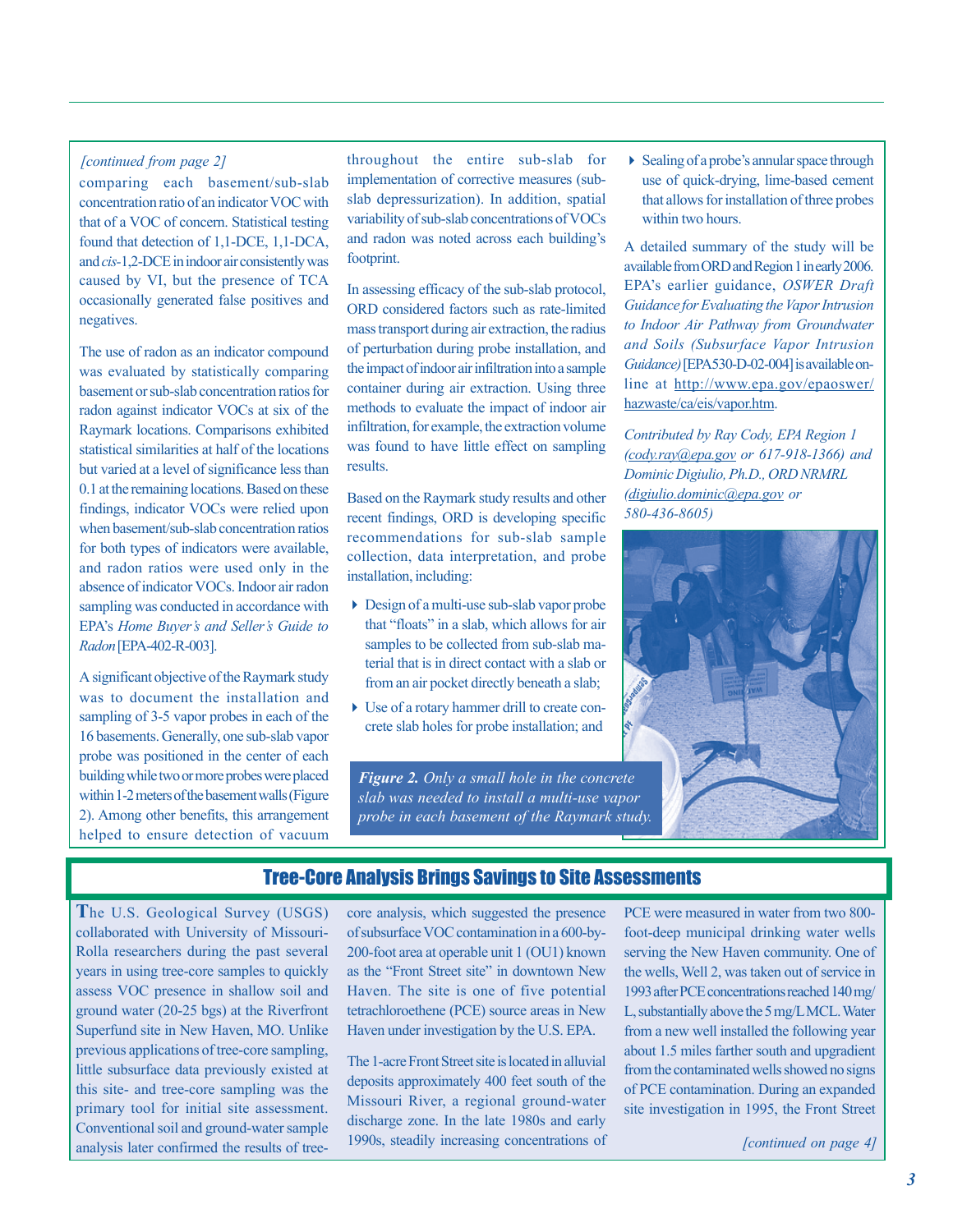#### *[continued from page 3]*

site was presumed to be the source of PCE contamination because of its location only wells installed throughout the city as part of PCE concentrations between the Front Street site and the contaminated public supply wells. 600 feet north of Well 2. Bedrock monitoring a remedial investigation in 2000, however, showed relatively low (less than 20 mg/L)

During the USGS site assessment, core samples generally were collected from trees with diameters of three inches or more. If multiple species were present, preference was given to rapid-growing species with deep root cottonwood. Samples were collected at a height of approximately three feet above ground surface using a 0.169- by 6-inch-long immediately into standard 40-mL VOC vials and allowed to equilibrate overnight at room temperature. Headspace in the vials was analyzed the following day for VOC content using a portable gas chromatograph. Over a course of five years, core samples were collected from more than 70 trees and from Front Street site. systems such as mulberry, poplar, and increment borer. The samples were placed apples of trees located on or adjacent to the

Onsite tree-core samples contained PCE and TCE concentrations reaching 3,850 mg-h/kg (micrograms in headspace per kilogram of wet addition, offsite tree-core analyses detected subsurface PCE contamination on downgradient residential properties between analysis later confirmed the presence of PCE core) and 249 mg-h/kg, respectively. In the site and the river. Conventional sample

at the site with concentrations as large as 6,200,000 mg/kg in soil and 11,000 mg/L in detectable PCE or TCE contamination at a nearby former dry cleaning facility under investigation as a potential contaminant source, and these findings were confirmed by later soil sampling. ground water. Tree-core analysis indicated no

PCE generally was detected in cores from trees growing in soil containing PCE concentrations of 60 to 5,700 mg/kg or overlying ground water containing PCE concentrations ranging from 5 to 11,000 mg/L. The lateral extent of PCE contamination suggested by tree-core analysis closely agreed with the results obtained by correlation coefficient  $(r^2)$  of 0.88 was found between PCE concentration in trees and PCE in subsurface soil at depths of 4 feet (Figure 3) and similar correlations were found for soil up to 12 feet deep. The correlation between PCE concentrations in trees and ground water was much lower (0.17). Researchers attribute the low correlation to a lack of direct contact between tree roots and ground water or to nonequilibrium between tree roots and PCE results show that the presence of contaminants in a tree core likely indicates onsite contamination but that the absence of tree-core contaminants does not preclude the need for further evaluation. conventional soil sampling techniques. A concentrations in soil and soil vapor. These

Several variables were found to affect the distribution of VOCs in trees. The loss of PCE from tree trunks by diffusion usually resulted in an exponential decrease in contaminant concentrations with increasing tree height. In addition, diffusional loss in small trees (0.5-inch-



diameter cuttings planted in contaminated soil) occurred at a rate 10-fold higher than in trees with a diameter of 6.5 inches. Up to fivefold variations in PCE concentrations around individual tree trunks were attributed to spatial differences in contaminant concentrations in the soil, the natural twisting of tree trunks, the unsaturated zone into tree roots. Comparison of PCE concentrations in core and sap samples confirmed laboratory sorption studies indicating that more than wood rather than the transpiration stream. and possible diffusion of PCE vapors from 95% of the PCE and TCE mass resided in

Ongoing investigations indicated that samples from bedrock monitoring wells located between the contaminated public supply wells and an area farther south (at what would become another operable unit, OU4) contained unexpectedly high concentrations of PCE reaching 350 mg/L at a depth of 465 feet bgs. Reconnaissance sampling of trees across OU4 during 2004- 2005 identified a new and substantial PCE source area upgradient from the contaminated public supply wells.

Results from OU1 indicate that tree-core sampling can be used to detect subsurface PCE contamination in soil at levels of several hundred mg/kg or less. Experimental data from hydroponic field tests, in which trees were grown in nutrient solution rather than soil, suggest that this approach may be able to identify PCE in ground water at experiments on trees growing adjacent to contaminated creeks at the Riverfront Superfund site found that the method could identify PCE in ground water at similarly low concentrations of 30 mg/L, as long as the tree roots are in direct contact with the concentrations as low as 8 mg/L. Additional

*[continued on page 5]* 

*Figure 3. Correlation analysis of data concentrations. ground-water collected from individual trees at the Front Street site indicates that tree cores accurately predicted PCE concentrations in the soil but only loosely predicted*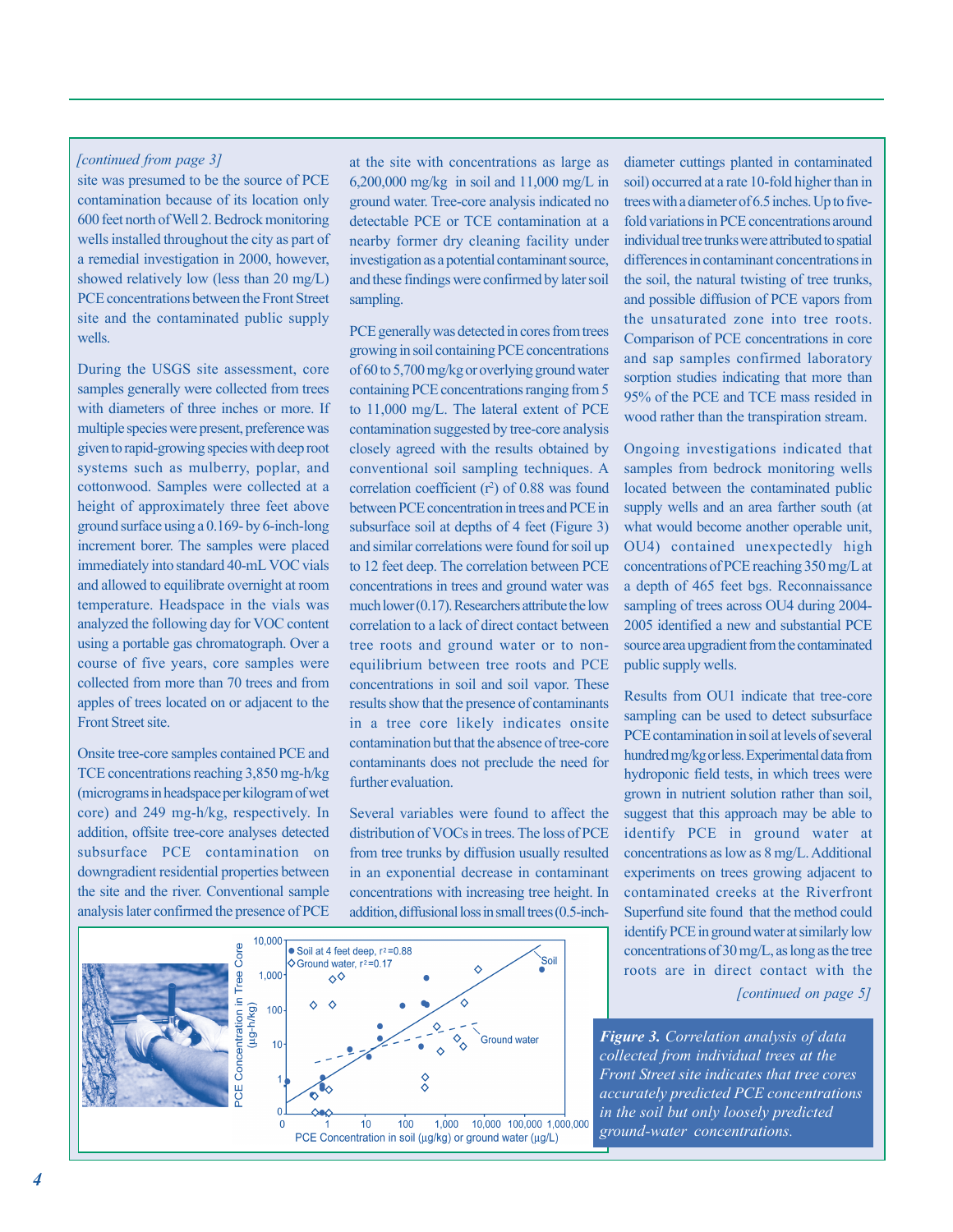#### *[continued from page 4]*

contaminated ground water and the unsaturated zone is virtually non-existent. Otherwise, a*s* the depth to ground water increases, this sensitivity will decrease with diffusional loss in the unstaturated zone.

Overall, data collected from the site demonstrate that tree-core sampling is an effective, quick, and inexpensive method for determining relative high and low concentrations of chlorinated solvents and for optimizing both soil and ground-water sample locations. The project also showed that tree-core sampling serves as a valuable tool for soil screening in residential settings, which typically involve sensitivities regarding

private property access and difficult sampling areas.

The initial tree-coring reconnaissance at the Front Street site, which employed 26 trees, required the resources of two field staff for one day at a cost of less than \$2,500. In contrast, the estimated cost for the collection and analysis of soil samples from an equivalent number of soil borings at the site is \$25,000 and requires two field staff for four days and a directpush drill rig for several days.

site assessment, in addition to innovative strategies for remediation and property re-use, EPA Region 7's use of this novel technique for merited the Agency's 2003 "ROD of the Year Award." The complete scientific investigations

## Cleanup Closure Reached through In-Situ Bioremediaton of Ground Water at Drycleaner Site

**T**he Florida Department of Environmental Protection (FDEP) is working with the State Coalition for Remediation of Dry Cleaners and private industry to exchange drycleanerspecific information that will help expedite assessment and cleanup at drycleaner Cleanup Program, the FDEP recently oversaw assessment and remediation at King of Cleaners, an operating facility in Orlando, FL. facilities. As part of the Florida Drycleaning

concentrations of PCE, TCE, and *cis*-1,2-DCE, as is common at many drycleaning sites. Monitored natural attenuation was selected continued to exhibit concentrations exceeding MCLs. In-situ bioremediation consequently was used to increase reductive dechlorination of chlorinated organics through the introduction of potassium lactate as a carbon The site's ground water contained low as a remediation strategy in 1998. After five years of monitoring, however, one well donor in the aquifer.

During initial site assessments, PCE and TCE were detected in monitoring wells at concentrations of 220 µg/L and 43 µg/L, respectively. Cis-1,2-DCE also was detected but at concentrations below the 70 µg/L MCL. In addition, direct-push sampling indicated a low concentration (7.8 µg/L) of vinyl chloride

concentrations averaging 170 µg/kg, but testing indicated that concentrations did not table is located 6-10 feet bgs within a 46-ft layer ground-water flow rate ranges from approximately 1 to 24 ft/day within a gradient of 0.01 ft/ft. in ground water. PCE was detected in soil at exceed the state's leachability criteria. The water of silty, fine- to medium-grained sand. The

Bioremediation of the 150- by 100-ft groundinch-diameter wells screened at depths of 33- 43 feet were installed for the injection process, which was monitored using three existing wells. Approximately 2,000 gallons of native water were extracted from a monitoring well to help establish a gradient between the injection wells and the downgradient monitoring well, and mixed with 10 gallons of 60% potassium lactate to enhance reductive dechlorination. The solution was injected into each of the injection wells at a rate of 1.5 gpm. The event concluded with injection of 100-200 gallons of potable water to remove residual lactate and prevent biofouling. water plume began in October 2003. Two 2-

showed no major changes in VOC concentrations, which remained above target *[continued on page 6]*  Two months of performance monitoring report [USGS SIR 2004-5049] on this application is available online from the USGS at [http://pubs.er.usgs.gov/pubs/.](http://pubs.er.usgs.gov/pubs/) Detailed methods for using tree-core analysis in site assessment are under development by the pioneered this approach.. The methods will U.S. Department of Agriculture, which be incorporated into an upcoming U.S. EPA user's guide.

*(jschu@usgs.gov or 573-308-3667), Joel Burken, Ph.D. University of Missouri-Rolla (burken@umr .edu or 573-341-6547), and blakere@bv.com or Projects Corp ( 913-458-6681) Contributed by John Schumacher, USGS Robert Blake, Black and Veatch Special* 

## Studies Show That …

An estimated 20,000 drycleaners are contaminated across the cleanup cost of \$250,000 per site, \$5 billion is needed to address these sites. country. Based on an average

*Source: Drycleaner Site Assessment & (March 2004) Remediation: A Technology Snapshot* 

## Contact Us

*T echnology News and Trends*  is on the NET!

and unsubscribe at: View, download, subscribe,

> <http://cluin.org> <http://www.epa.gov/tio>

welcomes readers' comments correspondence to: *Technology News and Trends*  and contributions. Address

Ann Eleanor Office of Superfund Remediation and (5102G) Ariel Rios Building Washington, DC 20460 Phone: 703-603-7199 Fax: 703-603-9135 Technology Innovation U.S. Environmental Protection Agency 1200 Pennsylvania Ave, NW